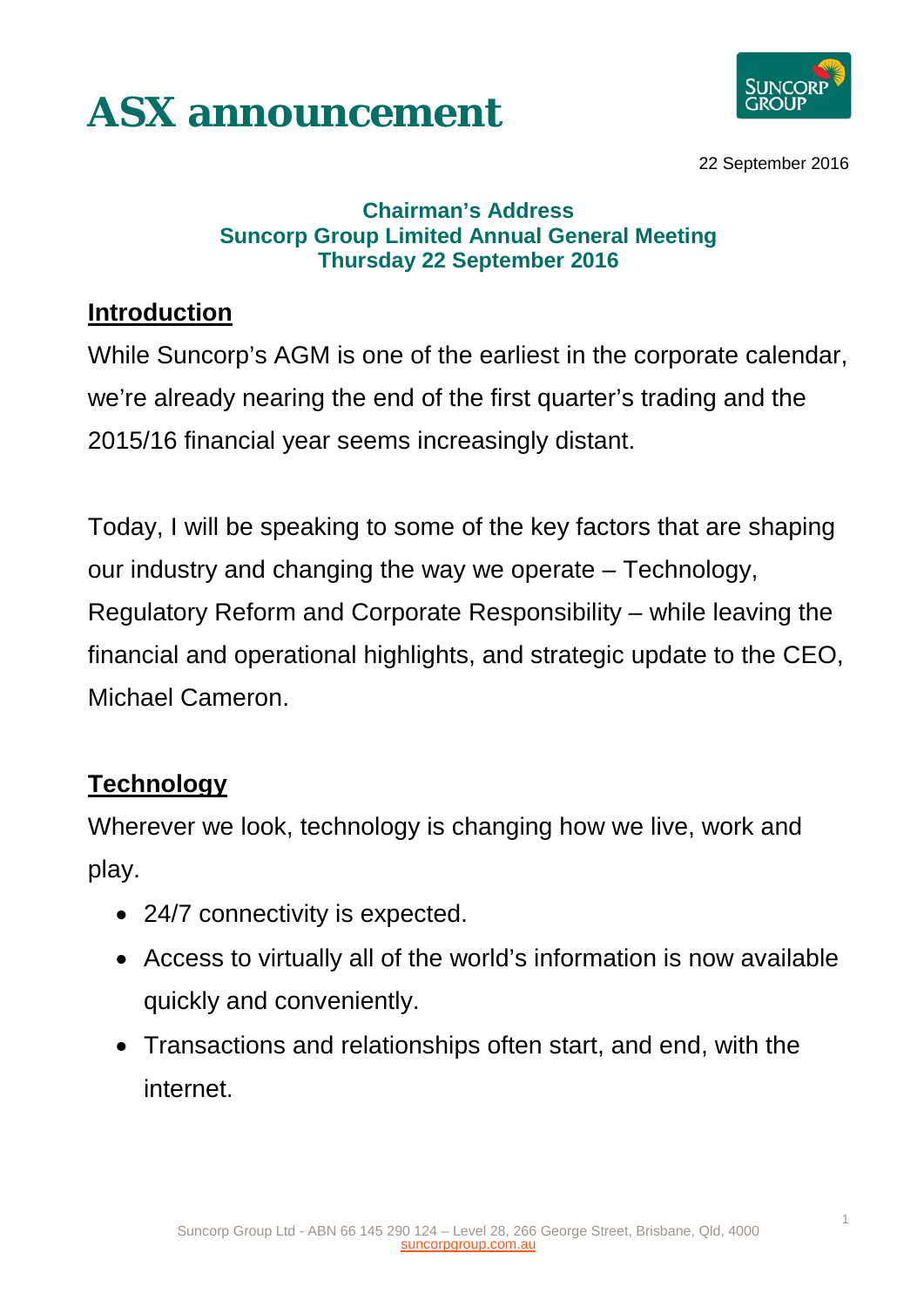• The smartphone is by far the most important innovation of the early 21st century, (and its users an increasing hazard on our streets).

Who would ever have imagined that this smart device could create such a profound social shift - dramatically changing consumer behaviour?

- Today, customers are more informed, more connected and more demanding.
- They have more power to influence not only what they buy but what others buy.
- They actively share their views which has an immediate impact on business reputation and performance.
- They are empowered by social networks and are dictating when, where, and how they will engage with a company.
- However, we also know this has left customers overwhelmed with choice and they are finding it difficult to make good decisions.

On the other hand, the pace of change will never again be so slow.

This is where Suncorp's alert but balanced approach to timely investment in technology, our use of the internet and new customerfocused operating model come in to play.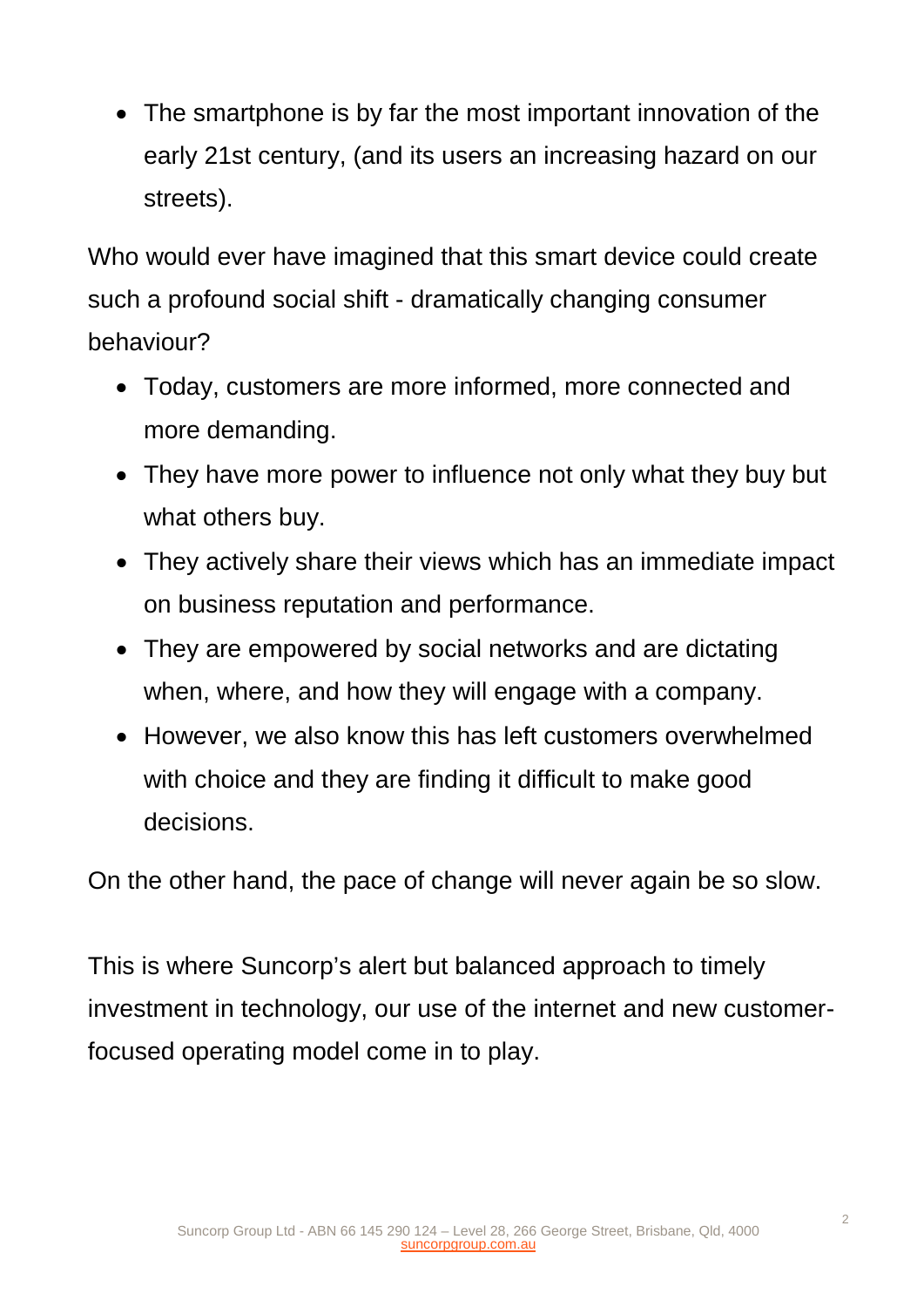Most recently, Suncorp has completed its upgrade to our core banking systems and continues to invest in relevant digital, especially wireless, applications.

I am confident that the company, together with its strategic partners around the world, has the capacity and foresight to leverage emerging technologies, and embrace new opportunities in a timely manner, in order to create products that will be welcomed by our Banking, Insurance and Wealth Management customers.

# **Regulatory reform**

Because of the importance of the financial sector to Australian households, investors and the economy in general, community expectations of disciplined standards of governance and quality processes are understandably high.

The recent public debate has extended to corporate culture and how it's shaped to ensure greater transparency, integrity and improved customer outcomes.

Regulators in particular have facilitated a number of useful forums where these issues have been canvassed.

More recently, ASIC has issued guidelines to licensees to provide financial services *'efficiently, honestly and fairly'* and to take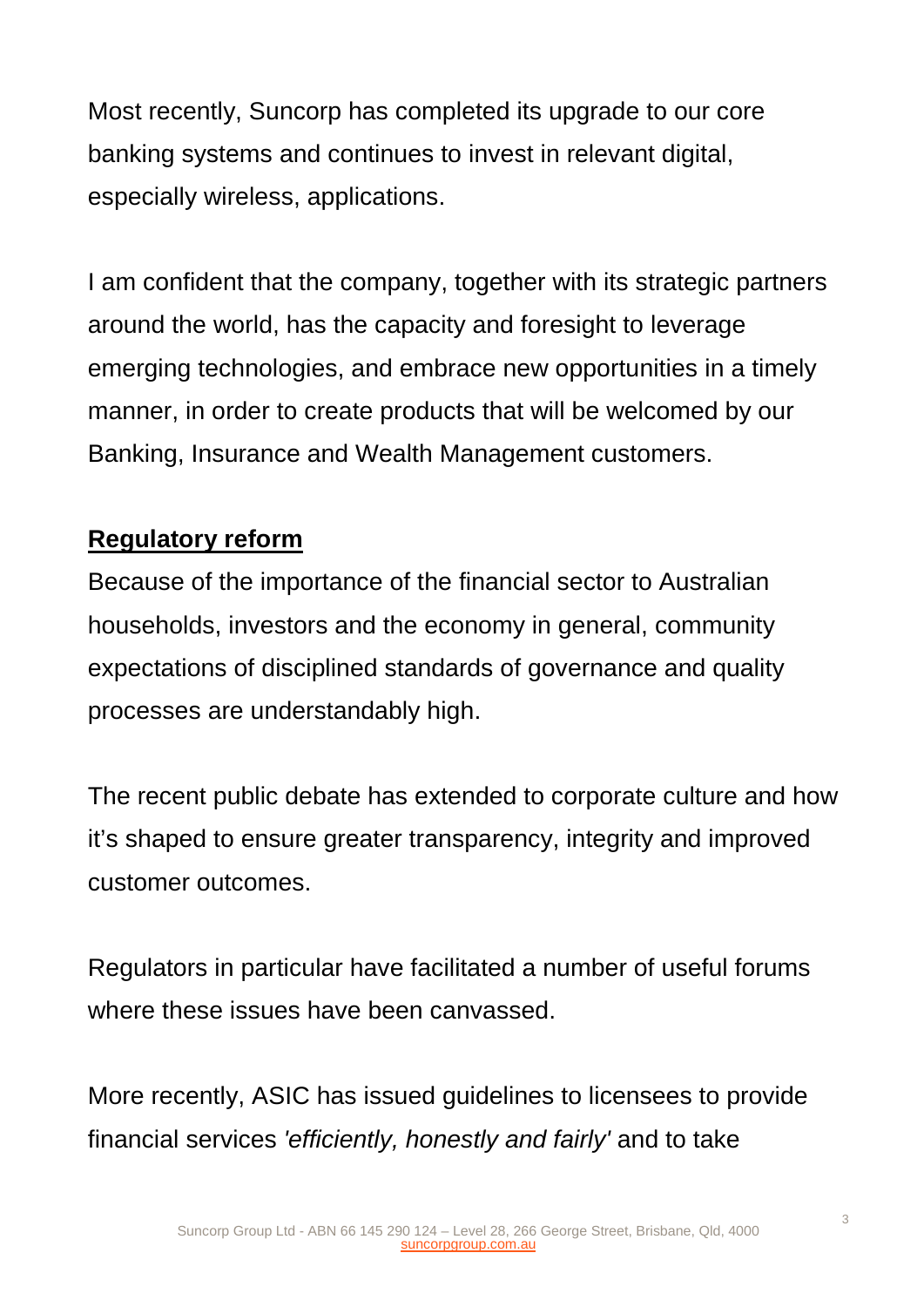responsibility for the consequences of things going wrong as they sometimes do.

There is no doubt that speaking plainly and minimising the occurrence of breaches which adversely affect clients are vital if we are to build greater trust in the sector.

At Suncorp, we take the trust customers place in us seriously and we will continue to work with industry and regulators to drive positive change and update codes of practice while adhering to our own robust governance framework.

We have a long and proud history of delivering quality customer outcomes and will continue to build a culture where doing the right thing underpins our social licence to operate.

This will be a key theme for the years ahead no matter what political interventions might occur.

# **Corporate Responsibility**

Adding to our social licence to operate, companies like ours must be mindful of their wider corporate responsibility to integrate environment, social and governance matters into their strategy and operations.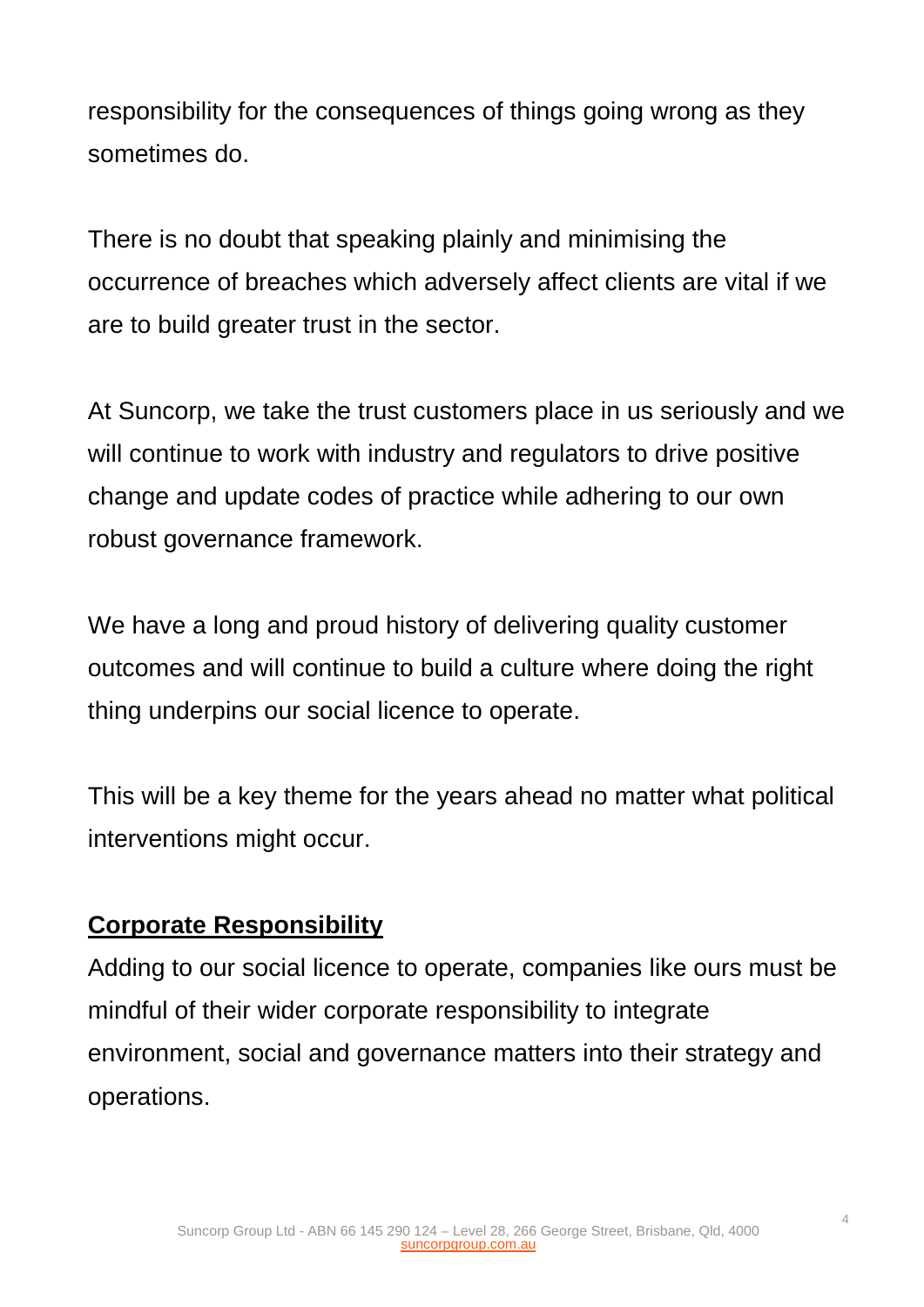Political and corporate attitudes to climate change have again emerged to be issues of interest to investors and advisers.

At Suncorp, we accept that we are living in a warming world which the science attributes mainly to emissions of greenhouse gases from the combustion of fossil fuels.

As a large insurer, we see all too often the impact of major weather events and other natural hazards on our communities.

Our current focus is on mitigation and lifting building standards to help protect communities against cyclones, floods and fires. For example, there are up to 100,000 homes in North Queensland that were built before new cyclone standards were implemented, leaving these homes vulnerable.

To build more resilient communities requires a collaborative effort with Councils, state governments and so on – an effort in which Suncorp looks to play a constructive role.

With the right adaptation strategy, we will not only have more resilient communities but we will be improving insurance affordability by reducing the risk.

Suncorp is also mindful of its obligation to reduce emissions, at least in line with the national target, in areas such as energy usage, air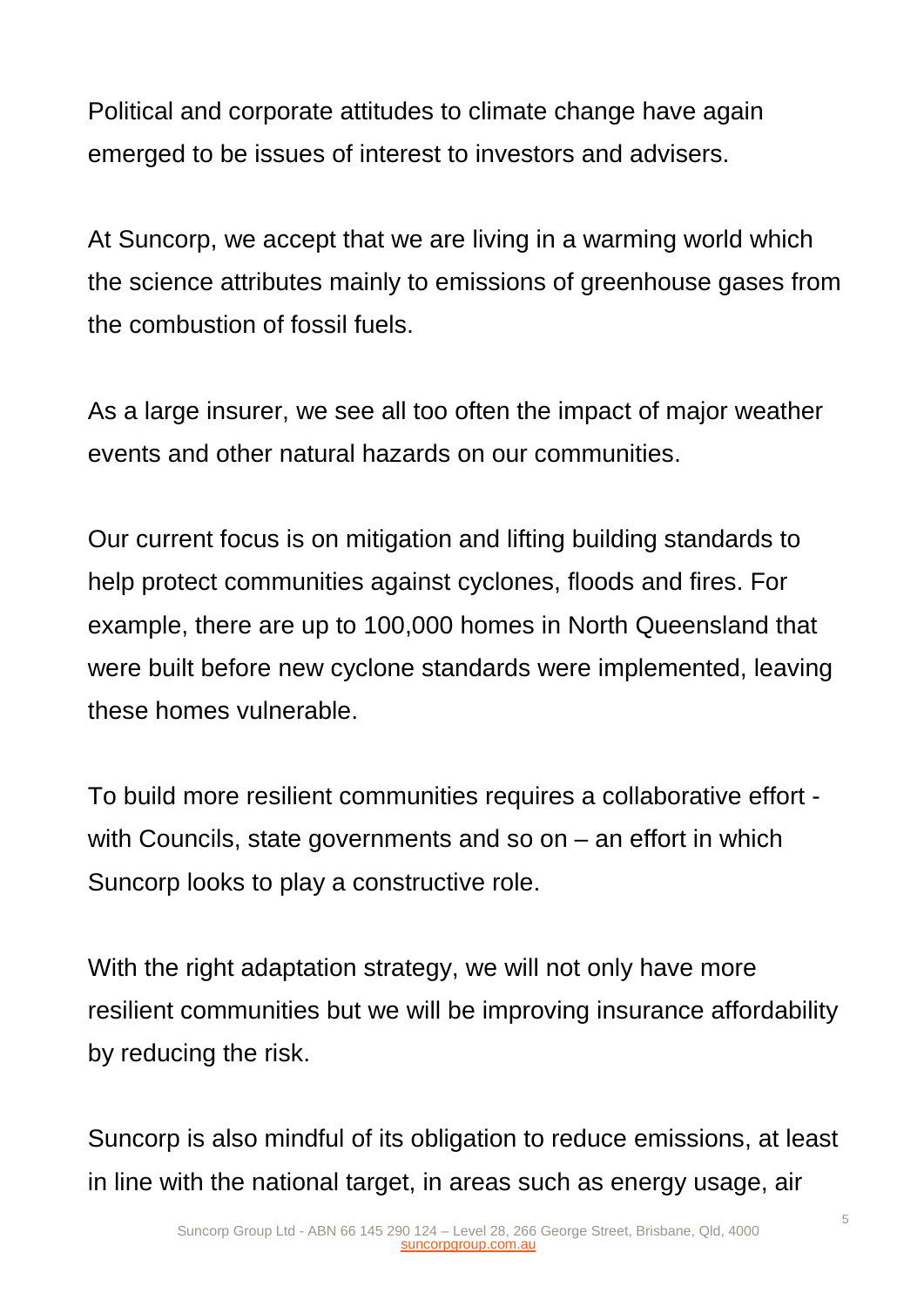travel and recycling to name but a few. And I'm delighted to report Suncorp is making good headway across these areas.

With regards to investments - Suncorp has approximately 3% of our total investment portfolio in equities and a small fraction of that sees exposure to fossil fuel companies.

Our investments are managed by fund managers who with few exceptions are signatories to the United Nations Principles of Responsible Investment (UNPRI). Our due diligence and ongoing monitoring of managers provided by our Group Investments function ensure that consideration of ESG risks is incorporated into their investment processes.

The Bank also has clear lending policies and guidelines that limit its exposure to environmentally-sensitive industries or customers.

# **Building a more resilient company**

In contrast to the global outlook for continuing slow growth, conditions in Australia remain generally reasonable for business. While much remains to be done to put the Australian economy on a sounder and more sustainable footing, the commercial opportunities ahead for Suncorp remain attractive.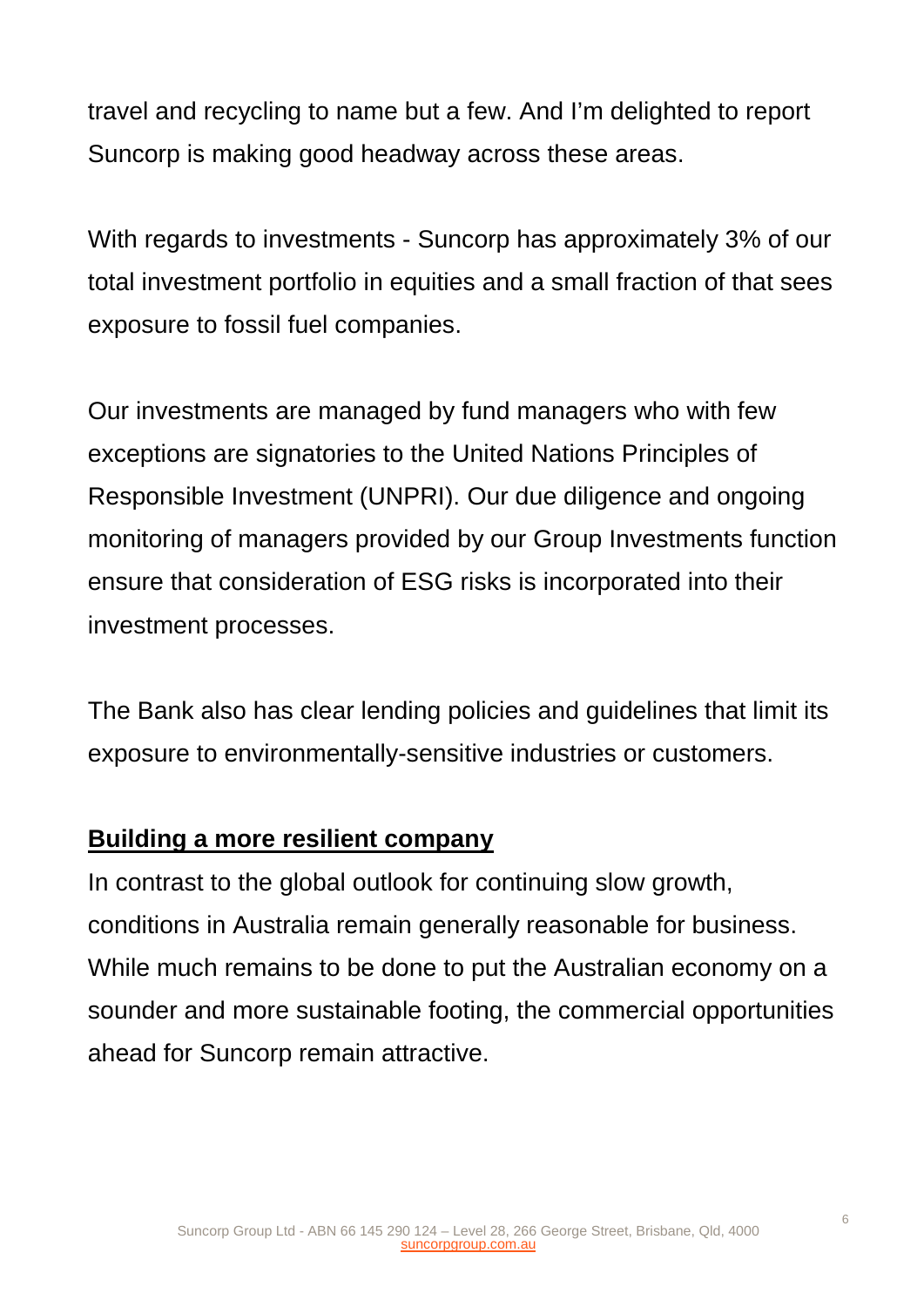But forecast revenue growth is likely to be lower than it's been over the past decade – a consequence of slower general economic growth and low price inflation, and greater competition.

Improving margins, returns and dividends, will require ongoing attention to better processes, higher productivity and reduced customer churn – key strategic priorities for Suncorp.

As is usually the case, the industry faces many external challenges and it's for these very reasons that the Board is pleased with the progress that Michael is making.

Since assuming leadership of Suncorp, Michael has underscored our focus on the customer with considered changes to the operating model, individual accountabilities and commercial priorities – all intended to build a more enduring and resilient company where the relationships with our customers – depositors, borrowers and policy holders – are as good as possible.

This reflects a deep conviction that creating value for customers is ultimately the best business strategy and builds upon a proud legacy of superior service which has defined Suncorp since its creation exactly 20 years ago.

Suncorp will continue to develop financial products which customers value, and deliver them in ways they find helpful and convenient; to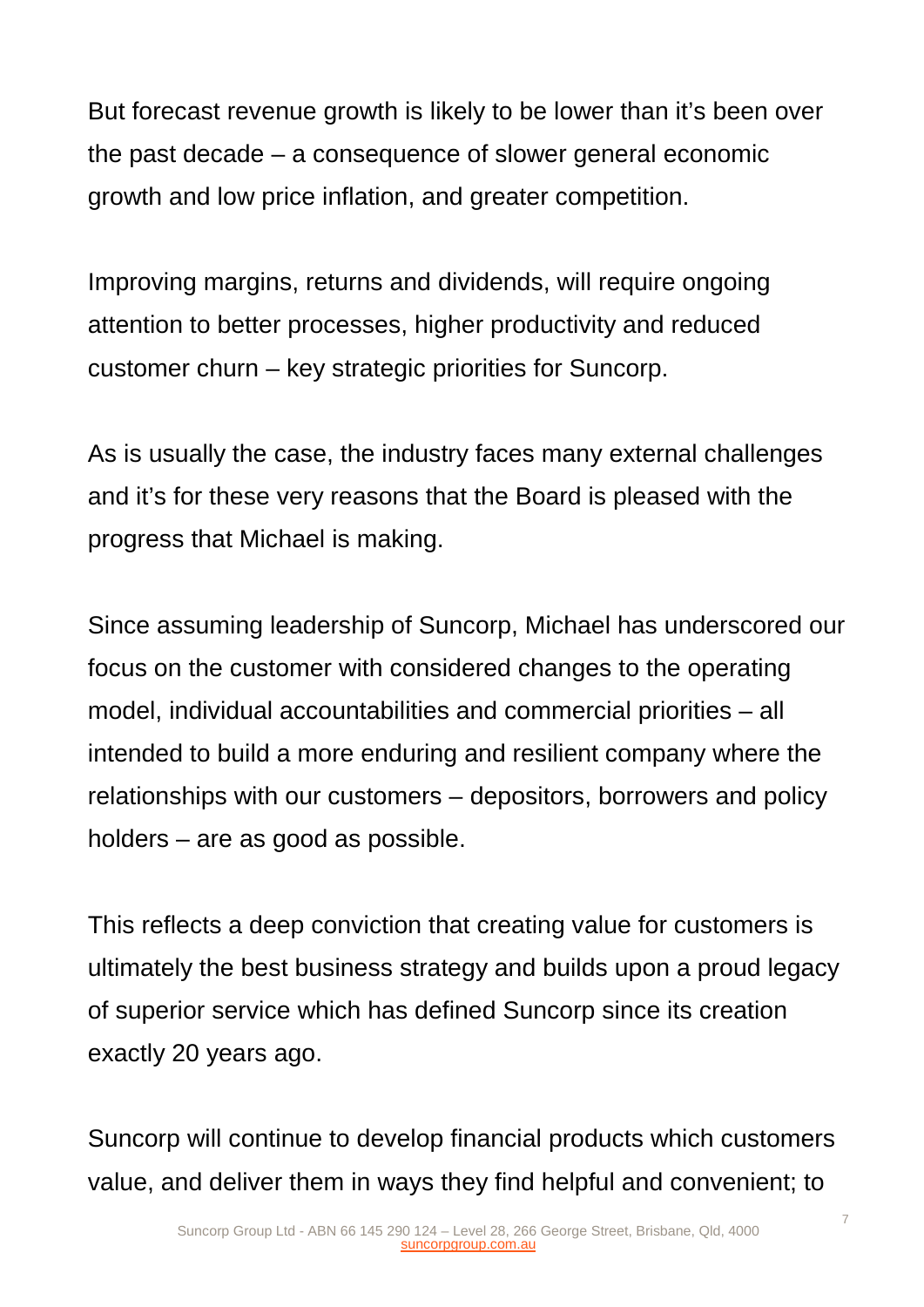earn the trust of our customers and delivery partners through the integrity of our processes and our responses when claims are made; and to produce sustainable outcomes, including franked dividends, consistent with the expectations of our stakeholders.

# **Wrap up**

A final ordinary dividend of 38 cents per share brought the year's total dividend to 68 cents per share. This is at the top end of the Group's dividend payout ratio and represents a yield of more than 5% before franking benefits.

Director Geoff Ricketts will retire from the Board at the end of this AGM. Geoff has made a significant contribution over a period of almost ten years on the Suncorp Board and five years with Promina before that, and I thank him for his long service and consistently wise counsel.

Geoff will continue chairing our NZ subsidiaries which is an excellent outcome for our company.

In October 2015, we welcomed Sally Herman to our Board. Sally brings extensive experience in corporate and retail banking, insurance and wealth management, and corporate social responsibility developed over the course of a long executive career, and she will address this meeting shortly.